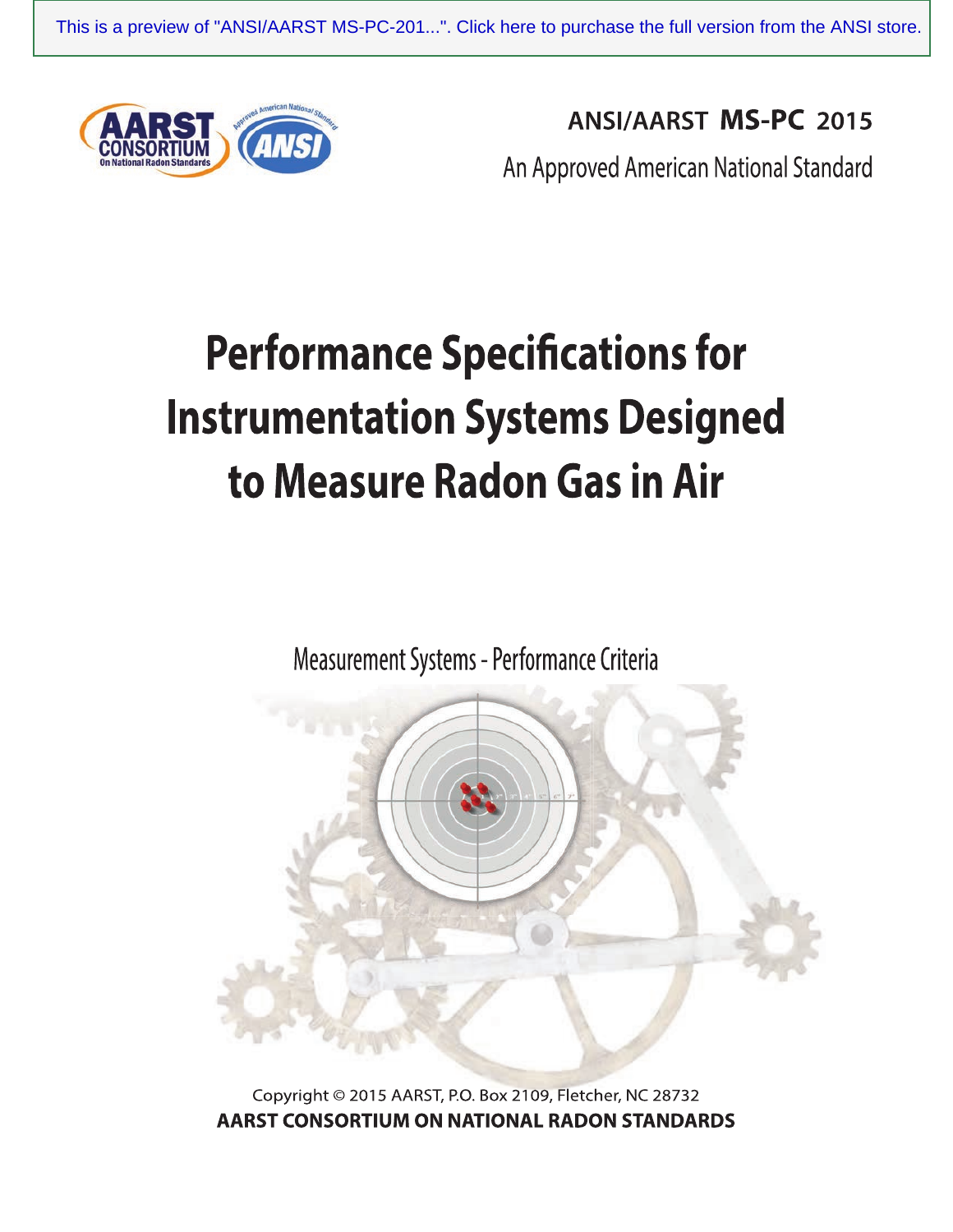

# **MS-PC** *Performance Specifications for Instrumentation Systems Designed to Measure Radon Gas in Air*

#### **Forward**

**SCOPE:** This standard specifies minimum performance criteria and testing procedures for instruments and/or systems designed to quantify the concentration of  $^{222}$ Rn gas in air. These are consistent but general performance criteria applicable to the wide variety of radon measurement devices used for indoor measurements, primarily in residential environments or buildings not associated with the possession or handling of radioactive materials. Also included is a description of documentation necessary for demonstration of compliance with this standard. This initial edition of the standard addresses performance criteria for radiological and environmental parameters only.

This standard does not address the calibration or other quality assurance requirements for the use of the instruments and/or systems, or the measurement of other isotopes of radon such as  $^{220}$ Rn and  $^{219}$ Rn or progeny of any radon isotope. This initial edition of the standard does not address interference from isotopes of radon other than  $^{222}$ Rn, grab sampling methods, mechanical and electrical issues related to the devices, or performance criteria for laboratory equipment that might be used to analyze devices, such as a gamma-ray spectroscopy system for analyzing a charcoal canister. Sampling periods of less than 1 hour in duration are explicitly excluded from consideration in this standard. Although the performance criteria could be adopted for use in a certification program, such a program is beyond the scope of this standard.

#### **Significance of Use:**

This standard seeks to address needs of measurement professionals, manufacturers, citizens, private proficiency programs, regulators and anyone concerned with conducting measurements of radon gas  $(^{222}Rn)$ . The specifications and practices in this standard can be adopted as requirements for contractual relationships or as recommendations or requirements of a state, country, private proficiency program or other jurisdiction of authority.

#### **Historical Perspective:**

In the 1950s, studies confirmed increased incidence of radoninduced lung cancer for workers in underground mines. In the 1980s, studies found that exposure to radon in homes can exceed exposures found for mine workers.

In 1988, the Indoor Radon Abatement Act authorized U.S. state and federal activities to reduce citizen risk of lung cancer caused by indoor radon concentrations.

In 1999, with publication of BEIR  $VI^2$ , the National Academy of Science confirmed that any exposure to radon holds a degree of risk. In 2009, the World Health Organization's *WHO Handbook on Indoor Radon* confirmed the association between indoor radon exposure and lung cancer, even at the relatively low radon concentrations found in residential buildings.

Initiated in 2010, the U.S. *Federal Radon Action Plan*  highlights an *ultimate* public health goal of eliminating preventable radon-induced cancer. This plan is the result of a collaborative effort led by the U.S. Environmental Protection Agency (EPA) with the U.S. Departments of Health and Human Services (HHS), Agriculture (USDA), Defense (DOD), Energy (DOE), Housing and Urban Development (HUD), Interior (DOI), Veterans Affairs (VA) and the General Services Administration (GSA).

#### **Document Purpose**:

This document responds to the need for quality instrumentation when measuring citizen exposures to radon gas.

#### **Keywords**:

Radon Gas, Radon Test Devices, Radon Measurement, Radon

#### **Metric Conversions**

Conversions from English-American measurement units to the International System of Units (SI) are included with literal conversion or as per conventional rules for SI conversion.

#### **Consensus Process**

The consensus process developed for the AARST Consortium on National Radon Standards and as accredited to meet essential requirements for American National Standards by the American National Standards Institute (ANSI) has been applied throughout the process of approving this document.

This standard is under continuous maintenance by the AARST Consortium on National Radon Standards for which the Executive Stakeholder Committee has established a documented program for regular publication of addenda or revisions, including procedures for timely, documented, consensus action on requests for change to any part of the standard. The change submittal form and instructions may be obtained in electronic form at **www.radonstandards.us**

Notice of Right to Appeal: (See Bylaws for the AARST Consortium on National Radon Standards available at www.radonstandards.us .) Section 2.1 of Operating Procedures for Appeals (Appendix B) states, "Persons or representatives who have materially affected interests and who have been or will be adversely affected by any substantive or procedural action or inaction by AARST Consortium on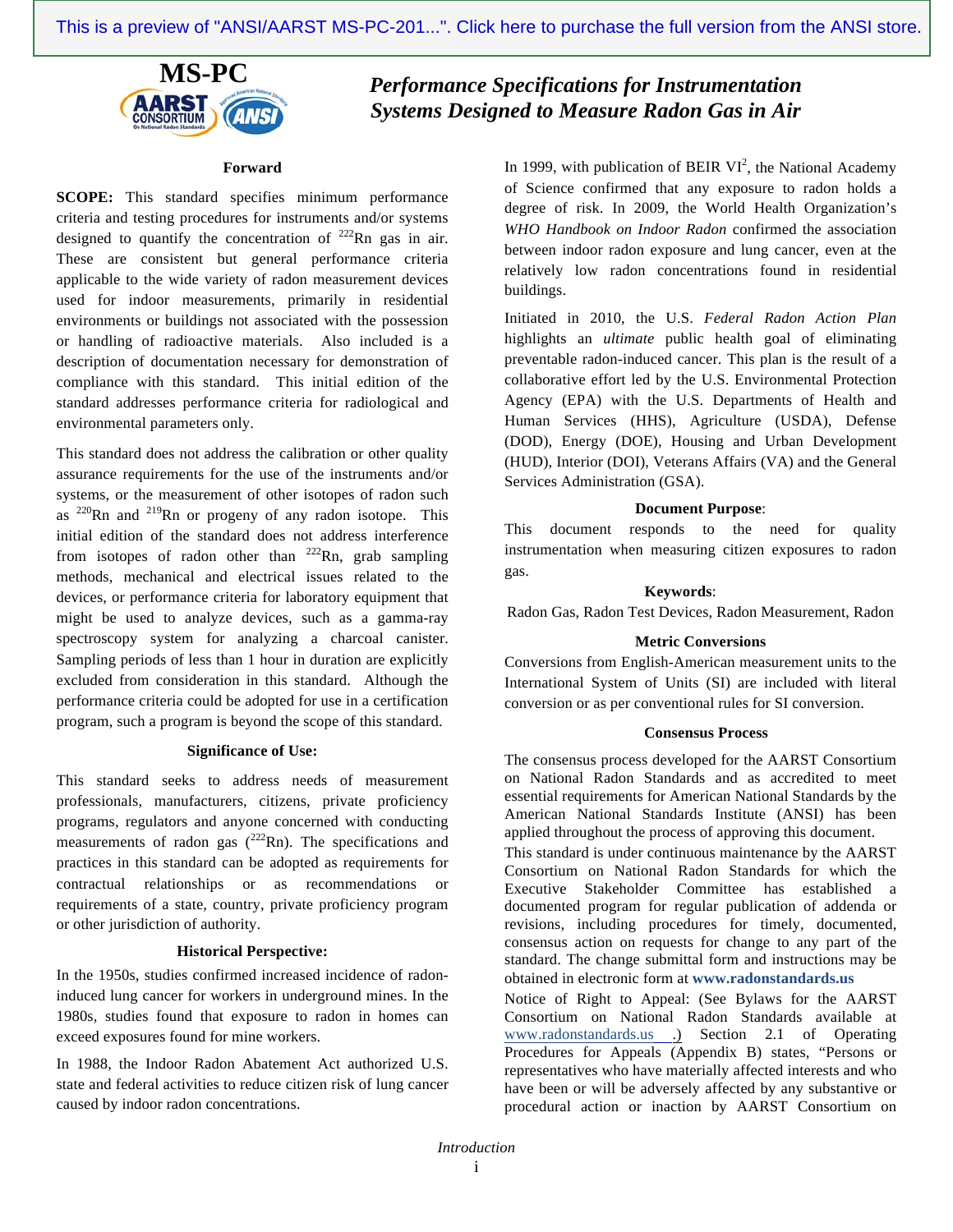

**MS-PC** *Performance Specifications for Instrumentation Systems Designed to Measure Radon Gas in Air*

National Radon Standards committee(s), committee participant(s), or AARST have the right to appeal; (3.1) Appeals shall first be directed to the committee responsible for the action or inaction.

#### **Contact information:**

AARST Consortium on National Radon Standards. Email: standards@aarst.org Website: www.radonstandards.us P.O. Box 2109, Fletcher, North Carolina 28732

| <b>TABLE OF CONTENTS</b><br>Sect.                    | Pg#            |
|------------------------------------------------------|----------------|
| <b>SCOPE</b><br>1                                    | 1              |
| 2<br><b>PURPOSE</b>                                  | 1              |
| 3<br><b>INTRODUCTION &amp; OVERVIEW</b>              | 1              |
| <b>DEFINITIONS &amp; ABBREVIATIONS</b><br>4          | $\overline{c}$ |
| 5<br><b>UNIT ABBREVIATIONS &amp; CONVERSIONS</b>     | $\overline{7}$ |
| <b>CLASSIFICATIONS OF INSTRUMENT SYSTEMS</b><br>6    | $\overline{7}$ |
| <b>Continuous Radon Monitors</b><br>6.1              | $\overline{7}$ |
| 6.1.1<br><b>Scintillation Cells</b>                  | 8              |
| <b>Ion Chambers</b><br>6.1.2                         | 8              |
| 6.1.3<br><b>Solid-state Detectors</b>                | 8              |
| 6.2 Integrating Methods                              | 9              |
| <b>Electret Ion Chambers</b><br>6.2.1                | 9              |
| 6.2.2<br><b>Alpha-track Detectors</b>                | 9              |
| <b>Electronic Integrating Devices</b><br>6.2.3       | 10             |
| <b>Equilibrating Methods</b><br>6.3                  | 10             |
| 6.3.1<br><b>Gamma-ray Spectroscopy</b>               | 10             |
| <b>Liquid Scintillation Spectroscopy</b><br>6.3.2    | 11             |
| <b>PERFORMANCE &amp; TESTING</b><br>7                | 11             |
| <b>Accuracy &amp; Precision (Total Error)</b><br>7.1 | 11             |
| <b>Criteria</b><br>7.1.1                             | 11             |
| <b>Test</b><br>7.1.2                                 | 11             |
| <b>Minimum Detectable Concentration</b><br>7.2       | 12             |
| 7.2.1<br><b>Criteria</b>                             | 12             |
| 7.2.2<br><b>Test</b>                                 | 12             |
| <b>Proportionality</b><br>7.3                        | 12             |
| <b>Criteria</b><br>7.3.1                             | 12             |
| 7.3.2<br><b>Test</b>                                 | 12             |
| 7.4<br><b>Temperature</b>                            | 13             |
| <b>Criteria</b><br>7.4.1                             | 13             |
| 7.4.2<br><b>Test</b>                                 | 13             |
| 7.5<br><b>Humidity</b>                               | 13             |
| 7.5.1<br><b>Criteria</b>                             | 13             |
| 7.5.2<br><b>Test</b>                                 | 13             |

*Disclaimer: The AARST Consortium on National Radon Standards strives to provide accurate, complete and useful information. The AARST Consortium on National Radon Standards will make every effort to correct errors brought to its attention. However, neither the AARST Consortium on National Radon Standards, its sponsoring organization the American Association of Radon Scientists and Technologists nor any person contributing to the preparation of this document makes any warranty, express or implied, with respect to the usefulness or effectiveness of any information, method or process disclosed in this material. Nor does AARST or the AARST Consortium on National Radon Standards assume any liability for the use of, or for damages arising from the use of, any information, method or process disclosed in this document. It is the sole responsibility of radon practitioners using this standard to stay current with changes to the standard and to comply with local and federal codes and laws relating to their practice.*

| <b>DOCUMENTATION</b><br>8                             | 14 |  |
|-------------------------------------------------------|----|--|
| <b>Table 8.1 Report Templates</b>                     |    |  |
| <b>STAR Information</b>                               | 15 |  |
| Device Information                                    | 15 |  |
| <b>Accuracy (Total Error) and Precision</b>           | 15 |  |
| Proportionality                                       | 16 |  |
| <b>Low Concentration Exposure</b>                     | 16 |  |
| <b>High Concentration Exposure</b>                    | 16 |  |
| <b>High Integrated Concentration</b>                  | 17 |  |
| Exposure                                              |    |  |
| <b>Temperature Group (low)</b>                        | 17 |  |
| Temperature Group (high)                              | 18 |  |
| <b>Relative Humidity Group (low)</b>                  | 18 |  |
| <b>Relative Humidity Group (high</b>                  | 19 |  |
| <b>Minimum Detectable Concentration</b>               | 19 |  |
|                                                       |    |  |
| 20<br><b>REFERENCES</b><br>9                          |    |  |
| <b>BIBLIOGRAPHY</b><br>10<br>20                       |    |  |
| <b>MS-PC Consensus Body Participants</b><br>Last Page |    |  |